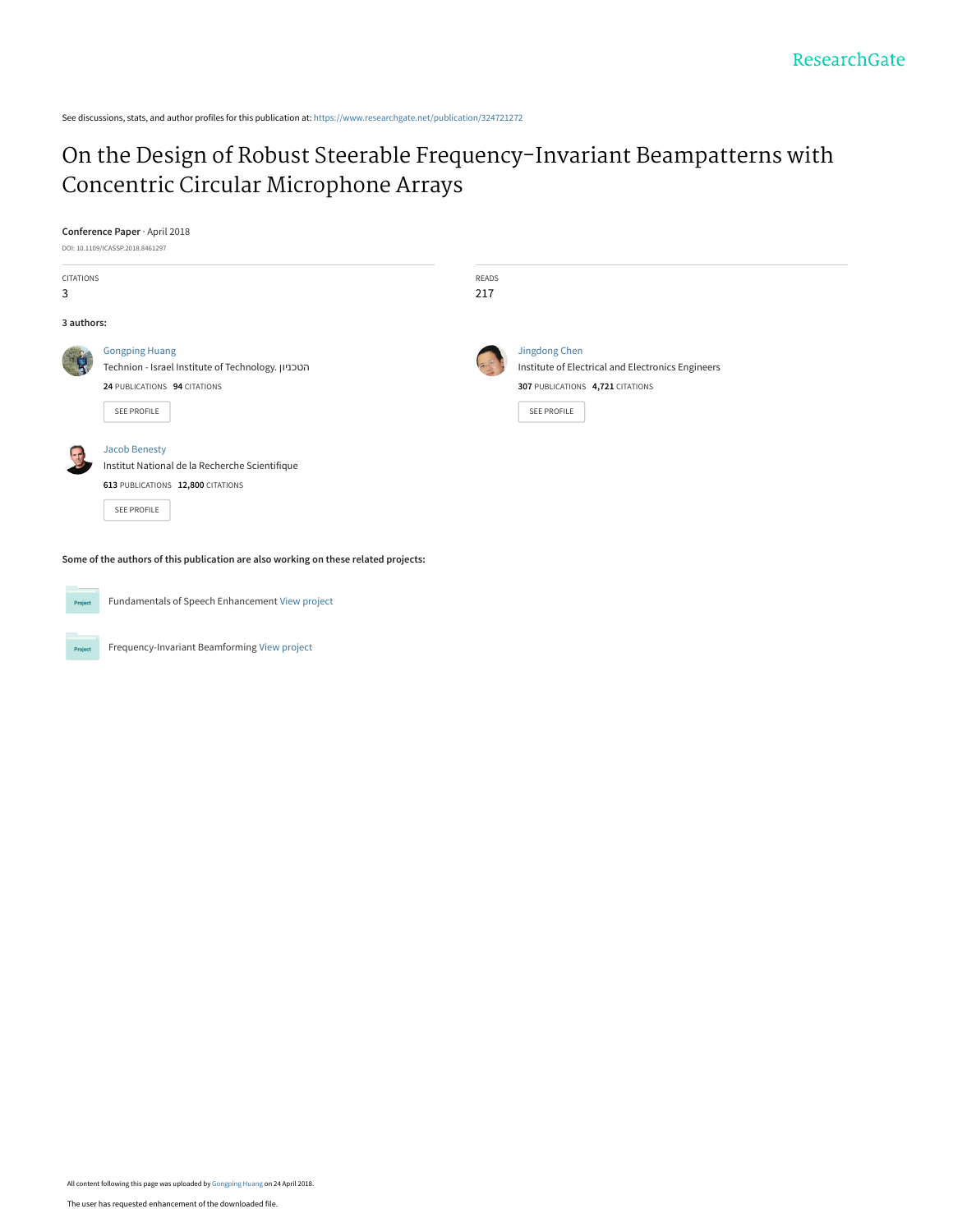# ON THE DESIGN OF ROBUST STEERABLE FREQUENCY-INVARIANT BEAMPATTERNS WITH CONCENTRIC CIRCULAR MICROPHONE ARRAYS

*Gongping Huang*<sup>1</sup> *, Jingdong Chen*<sup>1</sup> *, and Jacob Benesty*<sup>2</sup>

 ${}^{1}$ CIAIC

# ABSTRACT

This paper studies the problem of frequency-invariant beamforming with concentric circular microphone arrays (CCMAs). We develop a beamforming algorithm based on an optimal approximation of the beamformer's beampattern with the Jacobi-Anger expansion. In comparison with the existing frequency-invariant beamformers with either circular microphone arrays (CMAs) or CCMAs, the developed algorithm offers the following advantages: 1) it can mitigate the deep-null problem encountered in CMAs and therefore has a consistent directivity factor over the frequency range of speech signals; 2) it is more flexible in terms of steering flexibility and the resulting beampattern can be steered to any direction; and 3) it does not require the microphones in different rings of the CCMA to be aligned, which is very useful in practice, particularly when microphone arrays with small and compact apertures have to be used.

*Index Terms*— Microphone arrays, concentric circular microphone arrays, fixed beamforming, frequency-invariant beampattern, white noise gain, directivity factor.

### 1. INTRODUCTION

Microphone array beamforming, an important problem in acoustic signal processing for voice communications and human-machine interfaces, has attracted a considerable amount of attention over the past few decades. Many beamforming algorithms have been developed [1–14]. In real applications, circular microphone arrays (C-MAs) are often used due to their steering ability [15–20]. One type of CMAs, i.e., circular differential microphone arrays (CDMAs), have been shown to be particularly useful in speech and audio applications since they can form frequency-invariant beampatterns and attain high directional gains [21–26]. However, CDMAs may suffer from the so-called deep-null problem, which is more serious at high frequencies. This has become a limiting factor that restricts the application of CDMAs in practical systems. Recently, a robust beamforming algorithm was developed with the use of concentric CDMAs (CCDMAs). It can deal with the deep-null problem while achieving good performance over the frequency range of interest. But the resulting beampattern can only be steered to a limited number of directions [26]. Moreover, with the existing methods, the geometry of the CCDMA must satisfy perfect symmetry, i.e., 1) the number of microphones in outer rings must be integral multiples of the number of microphones in inner rings; and 2) microphones in different rings need to be aligned. To deal with the aforementioned limitations, we develop a frequency-invariant beamforming algorithm with CCMAs

<sup>2</sup>INRS-EMT, University of Ouebec Northwestern Polytechnical University 800 de la Gauchetiere Ouest, Suite 6900 Xi'an, Shaanxi 710072, China Montreal, QC H5A 1K6, Canada

> based on the Jacobi-Anger series expansions [17]. This method offers the following advantages in comparison with existing methods: 1) it has full steering flexibility, i.e., the directivity pattern can be steered to any directions in the plane in which the sensors are located; 2) it can mitigate the deep-null problem; and 3) it does not require alignment of microphones in different rings, which is very useful in practical applications, especially when CCMAs with small and compact apertures are used.

# 2. SIGNAL MODEL, PROBLEM FORMULATION, AND PERFORMANCE MEASURES

Considering a farfield source signal (plane wave), that propagates in an anechoic acoustic environment at the speed of sound, i.e.,  $c = 340$  m/s, and impinges on a CCMA composed of *P* rings, where the *p*th  $(p = 1, 2, \ldots, P)$  ring, with a radius of  $r_p$ , consists of  $M_p$ omnidirectional microphones. Without loss of generality, we assume that all the sensors are in the horizonal plane, the center of the CC-MA coincides with the origin of the Cartesian coordinate system, azimuthal angles are measured anticlockwise from the positive direction of *x* axis, and sensor 1 of the array is placed on the positive side of the *x* axis. The direction of the source signal to the array is parameterized by the azimuth angle, *θ*. In this scenario, the steering vector of length <u>M</u>, where  $\underline{M} = \sum_{p=1}^{P} M_p$  is the total number of microphones, is defined as [1, 26]

$$
\underline{\mathbf{d}}\left(\omega,\theta\right) = \left[\ \mathbf{d}_1^T\left(\omega,\theta\right) \ \mathbf{d}_2^T\left(\omega,\theta\right) \ \cdots \ \mathbf{d}_P^T\left(\omega,\theta\right) \right]^T, \qquad (1)
$$

where the superscript  $<sup>T</sup>$  is the transpose operator,</sup>

$$
\mathbf{d}_{p}(\omega,\theta) = \left[e^{\jmath \nabla p} \cos (\theta - \psi_{p,1}) e^{\jmath \nabla p} \cos (\theta - \psi_{p,2})\right]
$$

$$
\dots e^{\jmath \nabla p} \cos (\theta - \psi_{p,M_p}) \bigg]^{T}
$$
(2)

is the *p*th ring's steering vector, *j* is the imaginary unit with  $j^2 = -1$ ,  $\varpi_p = \omega r_p/c$ , with  $\omega = 2\pi f$  being the angular frequency and  $f > 0$ being the temporal frequency, and

$$
\psi_{p,m} = \frac{2\pi(m-1)}{M_p} \tag{3}
$$

is the angular position of the *m*th ( $m = 1, 2, \ldots, M_p$ ) array element on the *p*th  $(p = 1, 2, \ldots, P)$  ring. In order to avoid spatial aliasing, it is necessary that the interelement spacing is less than half of the acoustic wavelength. In this paper, we consider fixed beamformers with small values of the interelement spacing, so that this condition easily holds [3, 5].

Beamforming aims at recovering a signal of interest (also called the desired signal) from the noisy observation vector. In this paper, we consider the general case where the desired signal comes

This work was supported in part by the NSFC Distinguished Young Scientists Fund under Grant No. 61425005 and the NSFC-ISF joint research program under Grant No. 61761146001.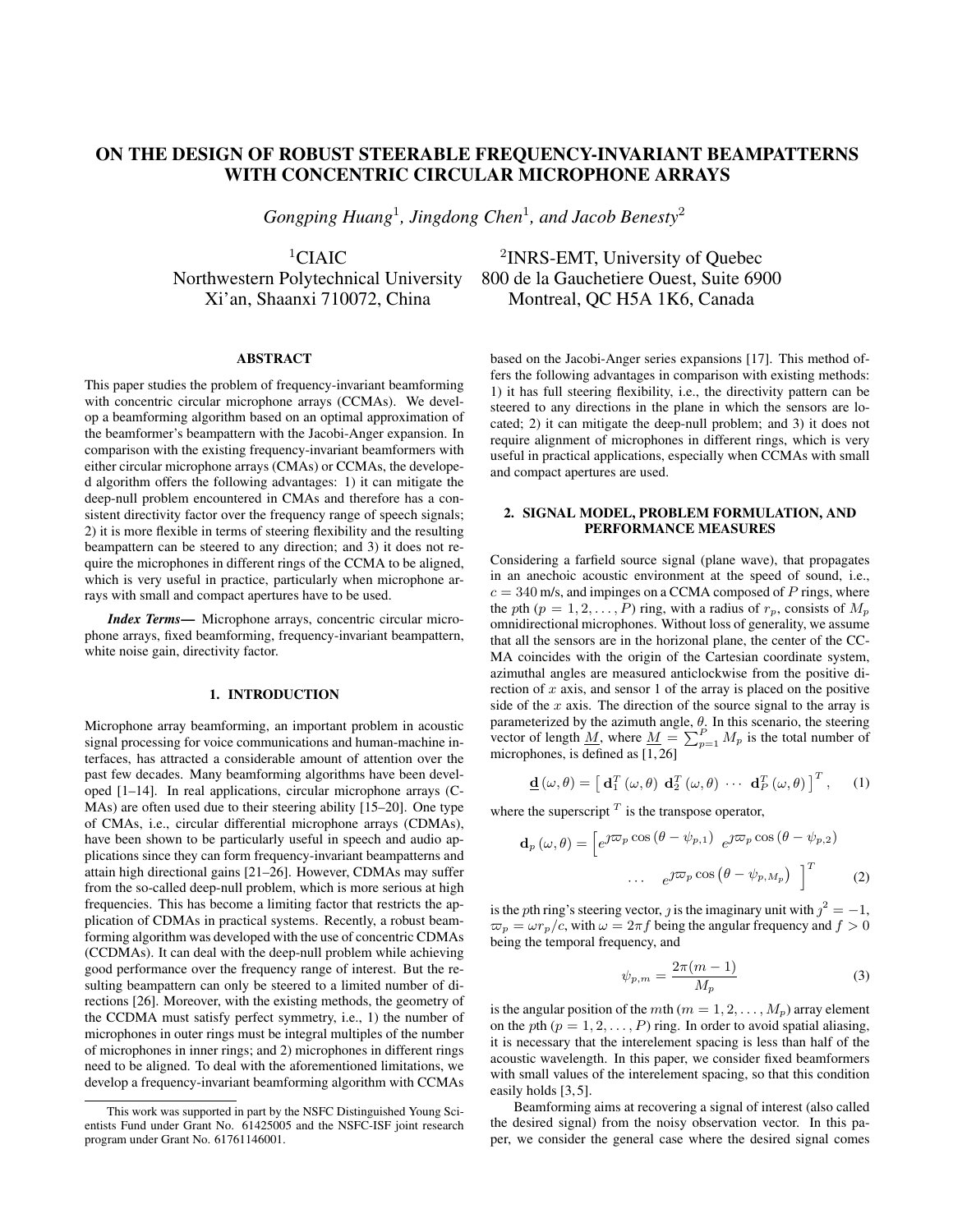from the direction  $\theta_s$  and the corresponding propagation vector is  $\mathbf{d}$  ( $\omega$ ,  $\theta$ <sub>s</sub>). Then, our objective is to design a desired, frequencyinvariant beampattern with its main beam pointing to the direction  $\theta_s$ . To do that, a complex weight,  $H_{p,m}^*(\omega)$ , is applied to the output of the *m*th sensor on the *p*th ring, where the superscript *<sup>∗</sup>* denotes complex conjugation. The weighted outputs are then summed together to form the beamformer's output. The weights can be put together into a vector of length *M* as

$$
\underline{\mathbf{h}}(\omega) = \begin{bmatrix} \mathbf{h}_1^T(\omega) & \mathbf{h}_2^T(\omega) & \cdots & \mathbf{h}_P^T(\omega) \end{bmatrix}^T, \quad (4)
$$

where

$$
\mathbf{h}_p(\omega) = \begin{bmatrix} H_{p,1}(\omega) & H_{p,2}(\omega) & \cdots & H_{p,M_p}(\omega) \end{bmatrix}^T \tag{5}
$$

is the weighting vector on the *p*th ring.

To let the source signal pass through the beamformer without distortion, the distortionless constraint in the desired direction is needed, i.e.,

$$
\underline{\mathbf{h}}^{H}(\omega) \underline{\mathbf{d}}(\omega, \theta_{s}) = 1, \qquad (6)
$$

where the superscript  $<sup>H</sup>$  is the conjugate-transpose operator.</sup>

Now, we give some useful measures, i.e., the beampattern (or directivity pattern), the directivity factor (DF), and the white noise gain (WNG), to evaluate the performance of the proposed beamformer.

The beampattern describes the sensitivity of the fixed beamformer to a plane wave impinging on the CCMA from the direction *θ* [5]. Mathematically, it is defined as

$$
\mathcal{B}[\underline{\mathbf{h}}(\omega), \theta] = \underline{\mathbf{h}}^{H}(\omega) \underline{\mathbf{d}}(\omega, \theta)
$$
\n
$$
= \sum_{p=1}^{P} \sum_{m=1}^{M_p} H_{p,m}^{*}(\omega) e^{j\varpi_p \cos(\theta - \psi_{p,m})}.
$$
\n(7)

The DF quantifies the ability of the beamformer in suppressing spatial noise from directions other than the look direction. It is written as [3, 5]

$$
\mathcal{D}\left[\underline{\mathbf{h}}\left(\omega\right)\right] = \frac{\left|\underline{\mathbf{h}}^{H}\left(\omega\right)\underline{\mathbf{d}}\left(\omega,\theta_{\mathrm{s}}\right)\right|^{2}}{\underline{\mathbf{h}}^{H}\left(\omega\right)\Gamma_{\mathrm{d}}\left(\omega\right)\underline{\mathbf{h}}\left(\omega\right)},\tag{8}
$$

where  $\Gamma_{\rm d}(\omega)$  is the pseudo-coherence matrix of the noise signal in a diffuse (spherically isotropic) noise field, and the (*i, j*)th element of  $\Gamma_{\rm d}(\omega)$  is

$$
\left[\mathbf{\Gamma}_{\mathrm{d}}\left(\omega\right)\right]_{ij} = \mathrm{sinc}\left(\frac{\omega\delta_{ij}}{c}\right),\tag{9}
$$

with  $\delta_{ij} = ||\mathbf{r}_i - \mathbf{r}_j||_2$  being the distance between microphone *i* and *j*,  $\|\cdot\|_2$  being the Euclidean norm,  $\mathbf{r}_i, \mathbf{r}_j \in$  $\{r_{1,1}, r_{1,2}, \ldots, r_{p,M_p}, \ldots, r_{P,M_P}\}$ , and  $r_{p,m}$  is the coordinates of the *m*th microphone at the *p*th ring.

The WNG evaluates the sensitivity of a beamformer to some of its imperfections. It can be written as [3]

$$
\mathcal{W}\left[\underline{\mathbf{h}}\left(\omega\right)\right] = \frac{\left|\underline{\mathbf{h}}^{H}\left(\omega\right)\underline{\mathbf{d}}\left(\omega,\theta_{\mathrm{s}}\right)\right|^{2}}{\underline{\mathbf{h}}^{H}\left(\omega\right)\underline{\mathbf{h}}\left(\omega\right)}.
$$
\n(10)

#### 3. DESIRED BEAMPATTERNS

In our context, the objective of beamforming is to find a proper beamforming filter,  $h(\omega)$ , so that its beampattern is as close as possible to a desired (target) frequency-invariant beampattern. In acoustic and speech applications, we generally use the frequency-invariant beampatterns of different orders that were developed in the context of differential microphone arrays (DMAs) as the desired beampatterns [2, 4, 5]. As shown in [5], an *N*th-order frequency-invariant beampattern with its main beam pointing to the direction of 0<sup>°</sup> is given by

$$
\mathcal{B}(\mathbf{a}_N,\theta) = \sum_{n=0}^N a_{N,n} \cos(n\theta) = \mathbf{a}_N^T \mathbf{p}_c(\theta), \quad (11)
$$

where  $a_{N,n}$ ,  $n = 0, 1, \ldots, N$ , are real coefficients, and

$$
\mathbf{a}_N = \begin{bmatrix} a_{N,0} & a_{N,1} & \cdots & a_{N,N} \end{bmatrix}^T,
$$

$$
\mathbf{p}_c(\theta) = \begin{bmatrix} 1 & \cos\theta & \cdots & \cos(N\theta) \end{bmatrix}^T.
$$

It can be checked that  $\mathcal{B}(\mathbf{a}_N, \theta)$  is symmetric about the axis  $0 \leftrightarrow \pi$ . The values of the coefficients  $a_{N,n}$ ,  $n = 0, 1, \ldots, N$ , in (11) determine the shape of the directivity pattern as well as the corresponding DF. In the direction of the main beam, i.e.,  $\theta = 0^\circ$ , the directivity pattern should be equal to 1, i.e.,  $\mathcal{B}(\mathbf{a}_N, 0^\circ) = 1$ . Therefore, we have

$$
\sum_{n=0}^{N} a_{N,n} = 1.
$$
 (12)

We write the directivity pattern corresponding to a steering angle  $\theta$ <sub>s</sub> as [17]:

$$
\mathcal{B}(\mathbf{b}_{2N}, \theta - \theta_{s}) = \sum_{n=-N}^{N} b_{2N,n} e^{jn(\theta - \theta_{s})}
$$
(13)  

$$
= [\mathbf{\Upsilon}(\theta_{s}) \mathbf{b}_{2N}]^{T} \mathbf{p}_{e}(\theta)
$$

$$
= \mathbf{c}_{2N}^{T}(\theta_{s}) \mathbf{p}_{e}(\theta)
$$

$$
= \mathcal{B}[\mathbf{c}_{2N}(\theta_{s}), \theta],
$$

where

$$
\begin{cases}\nb_{2N,0} = a_{N,0} \\
b_{2N,i} = b_{2N,-i} = \frac{1}{2} a_{N,i}, i = 1,2,\ldots,N\n\end{cases}
$$

and

$$
\mathbf{\Upsilon}(\theta_{s}) = \text{diag}\left(e^{jN\theta_{s}}, \dots, 1, \dots, e^{-jN\theta_{s}}\right),
$$
  
\n
$$
\mathbf{b}_{2N} = \begin{bmatrix} b_{2N,-N} & \cdots & b_{2N,0} & \cdots & b_{2N,N} \end{bmatrix}^{T},
$$
  
\n
$$
\mathbf{p}_{e}(\theta) = \begin{bmatrix} e^{-jN\theta} & \cdots & 1 & \cdots & e^{jN\theta} \end{bmatrix}^{T},
$$
  
\n
$$
\mathbf{c}_{2N}(\theta_{s}) = \mathbf{\Upsilon}(\theta_{s}) \mathbf{b}_{2N}
$$
  
\n
$$
= [c_{2N,-N}(\theta_{s}) & \cdots & c_{2N,0}(\theta_{s}) & \cdots & c_{2N,N}(\theta_{s})]^{T}
$$

Clearly, the main beam of (13) points in the direction  $\theta_s$  and  $B$  (**b**<sub>2*N*</sub>,  $\theta - \theta_s$ ) is symmetric about the axis  $\theta_s \leftrightarrow \theta_s + \pi$ . From (13), it is clearly seen that a rotation of the directivity pattern corresponds to a simple modification of its coefficients.

*.*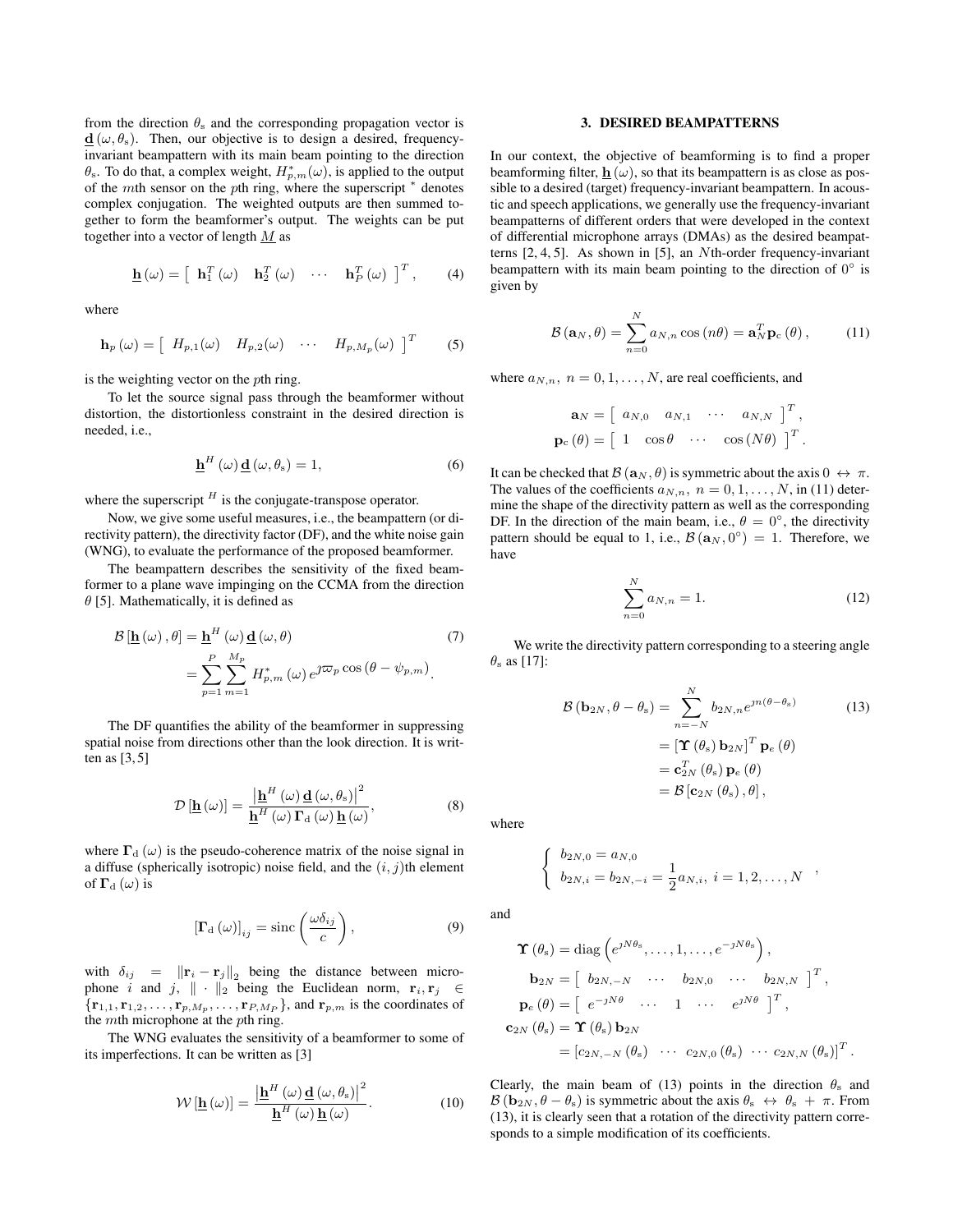#### 4. BEAMPATTERN DESIGN

In this section, we show how to derive the beamforming filter,  $\mathbf{h}(\omega)$ , such that the designed beampattern,  $\mathcal{B}[\mathbf{h}(\omega), \theta]$ , approaches the desired symmetric directivity pattern,  $B(\mathbf{a}_N, \theta)$ .

It has been shown that the optimal approximation of the beamformer's beampattern with a CMA from a least-squares error (LSE) perspective is the Jacobi-Anger expansion [17]. Following this principle, the Jacobi-Anger expansions of the exponential function in the beamformer's beampattern with a CCMA is [27]

$$
e^{j\varpi_p \cos (\theta - \psi_{p,m})} = \sum_{n=-\infty}^{\infty} j^n J_n(\varpi_p) e^{jn(\theta - \psi_{p,m})}, \quad (14)
$$

where  $J_n(\varpi_p)$  is the *n*th-order Bessel function of the first kind with *J*<sup>−</sup>*n*</sub> ( $\varpi$ <sub>*p*</sub>) = (−1)<sup>*n*</sup>*J<sub>n</sub>* ( $\varpi$ <sub>*p*</sub>). Substituting (14) into the definition of the beamformer's beampattern with a CCMA in (7) and limiting the Jacobi-Anger series to the order *N*, we obtain

$$
\mathcal{B}_{N} \left[ \underline{\mathbf{h}}(\omega), \theta \right] \approx \sum_{p=1}^{P} \sum_{m=1}^{M_{p}} H_{p,m}^{*}(\omega) \sum_{n=-N}^{N} j^{n} J_{n} \left( \varpi_{p} \right) e^{jn \left( \theta - \psi_{p,m} \right)}
$$
\n
$$
= \sum_{n=-N}^{N} e^{jn\theta} j^{n} \sum_{p=1}^{P} \sum_{m=1}^{M_{p}} J_{n} \left( \varpi_{p} \right) e^{-jn\psi_{p,m}} H_{p,m}^{*}(\omega)
$$
\n
$$
= \sum_{n=-N}^{N} e^{jn\theta} c_{2N,n} \left( \theta_{s} \right), \qquad (15)
$$

where

$$
\jmath^{n} \sum_{p=1}^{P} \sum_{m=1}^{M_{p}} J_{n} \left( \varpi_{p} \right) e^{-j n \psi_{p,m}} H_{p,m}^{*} \left( \omega \right) = c_{2N,n} \left( \theta_{s} \right). \tag{16}
$$

This gives the relation between the beamformer's beampattern with a CCMA and the *N*th order desired directivity pattern. Based upon this relationship, the beamforming filter,  $\mathbf{h}(\omega)$ , can be obtained through solving a linear equation constructed from the optimal approximation of the beampattern with the Jacobi-Anger series expansions. By writing (16) in a vector form, we have

$$
\jmath^{n} \underline{\psi}_{n}^{T}(\omega) \underline{\mathbf{h}}^{*}(\omega) = c_{2N,n}(\theta_{s}), \qquad (17)
$$

where

$$
\underline{\boldsymbol{\psi}}_n(\omega) = \left[ J_n(\varpi_1) \, \boldsymbol{\psi}_{n,1}^T, \ J_n(\varpi_2) \, \boldsymbol{\psi}_{n,2}^T \right. \dots, J_n(\varpi_P) \, \boldsymbol{\psi}_{n,P}^T \right]^T \quad (18)
$$

is a vector of length <u>*M*</u>, with  $n = \pm 1, \pm 2, \ldots, \pm N$ ,

$$
\psi_{n,p} = \left[ \begin{array}{cccc} e^{-jn\psi_{p,1}} & e^{-jn\psi_{p,2}} & \cdots & e^{-jn\psi_{p,M_p}} \end{array} \right]^T, \quad (19)
$$

and  $p = 1, 2, ..., P$ .

From (17), we obtain the following equation:

$$
\underline{\Psi}(\omega) \underline{\mathbf{h}}(\omega) = \mathbf{J}^* \Upsilon^* (\theta_s) \mathbf{b}_{2N}, \qquad (20)
$$

where

$$
\mathbf{J} = \text{diag}\left[\frac{1}{\jmath^{-N}}, \dots, 1, \dots, \frac{1}{\jmath^N}\right]
$$
 (21)



Fig. 1. Illustration of a CCMA with two rings, where each ring consists of 4 omnidirectional microphones: (a) microphones in two rings are aligned and (b) microphones in two rings are not aligned.

is a  $(2N + 1) \times (2N + 1)$  diagonal matrix and

$$
\underline{\Psi}(\omega) = \begin{bmatrix} \underline{\psi}_{-N}^{H}(\omega) \\ \vdots \\ \underline{\psi}_{0}^{H}(\omega) \\ \vdots \\ \underline{\psi}_{N}^{H}(\omega) \end{bmatrix}
$$
(22)

is a  $(2N + 1) \times M$  matrix.

Generally, with a CCMA, we assume that  $P \ge 2$  and  $M >$  $(2N + 1)$ . The minimum-norm solution of (20) is then

$$
\underline{\mathbf{h}}_{MN}(\omega) = \underline{\Psi}^{H}(\omega) \left[ \underline{\Psi}(\omega) \underline{\Psi}^{H}(\omega) \right]^{-1} \mathbf{J}^{*} \Upsilon^{*}(\theta_{s}) \mathbf{b}_{2N}. \quad (23)
$$

With (23), we can design any desired symmetric directivity pattern with a CCMA. For simplicity, in the reminder of the paper, we call the proposed beamformer as FIB-CCMA.

In comparison with the conventional frequency-invariant beamformer, i.e., the CCDMA beamformers [26], the proposed beamformer have the following advantages.

- 1) Full steering flexibility. The proposed FIB-CCMA can perfectly steer the beampattern to any look direction in the sensor plane. In comparison, the beamformer in [26] can perfectly steer only to  $M_1$  different directions, i.e.,  $2\pi(m-1)/M_1$ .
- 2) Structural flexibility. The algorithms in [26] requires the microphones in different rings of the CCDMA to be aligned as shown illustrated in Fig. 1(a). The proposed FIB-CCMA does not need this requirement as illustrated in Fig. 1(b). We can set the angular position of the *m*th array element on the *p*th ring  $\left[ \text{in } (3) \right]$  as

$$
\psi_{p,m} = \psi_{p,0} + \frac{2\pi(m-1)}{M_p}.
$$
 (24)

The fact that the positions of microphones in different rings do not need to be aligned gives much flexibility in designing an array in practical applications. This is very useful especially when using CCMAs with small and compact apertures.

#### 5. SIMULATIONS

In this section, we study the performance of the developed beamforming algorithm for the design of the first-order hypercardioid [5].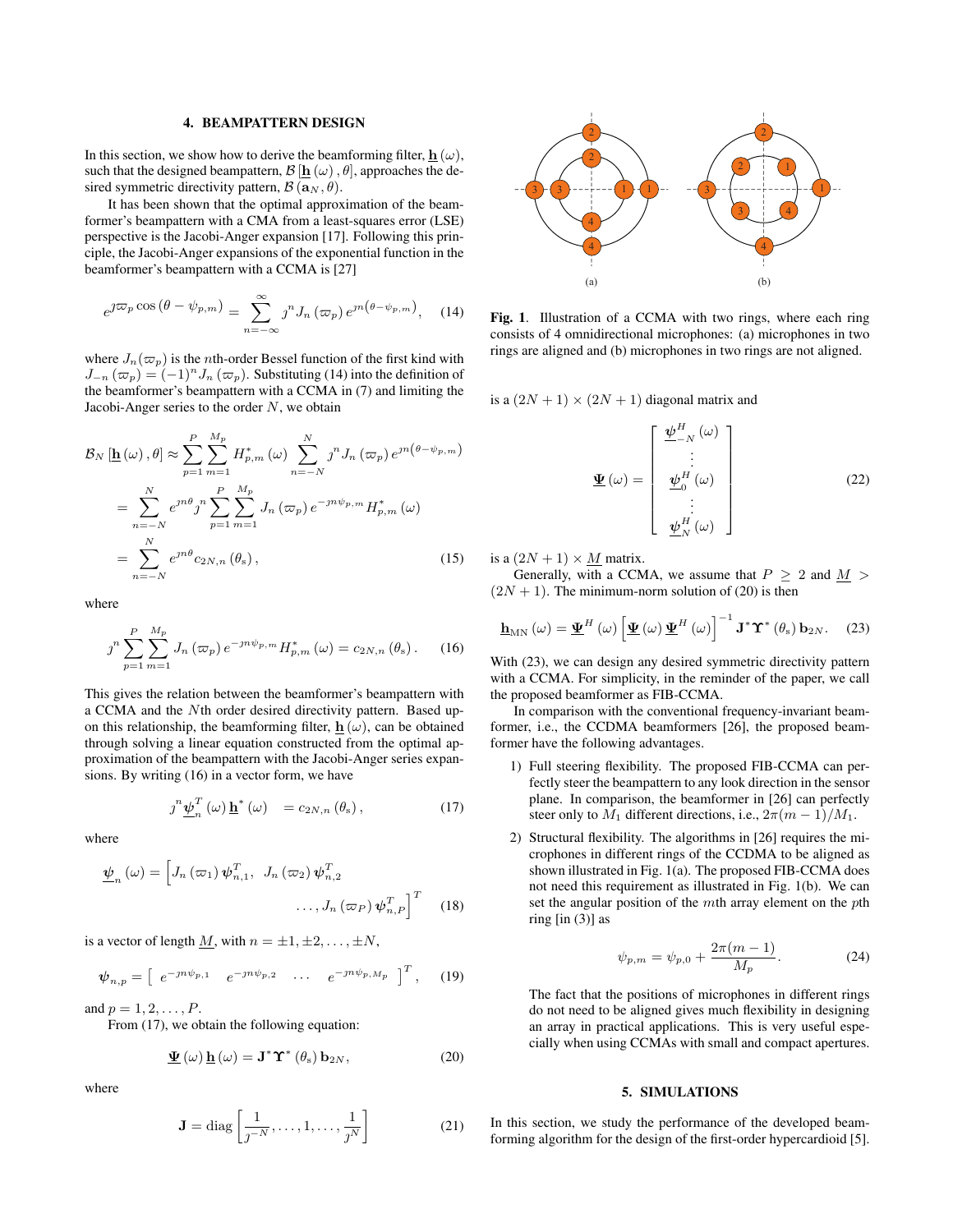

Fig. 2. DF and WNG of the FIB-CMA and FIB-CCMA for the design of the first-order hypercardioid: (a) DF and (b) WNG. Conditions of simulation:  $\theta_s = 0^\circ$ .

The desired beampattern is given by (13) where  $N = 1$  and the coefficients are given by  $\mathbf{b}_{2N} = \begin{bmatrix} 1/3 & 1/3 & 1/3 \end{bmatrix}^T$ . We compare the performance of the FIB-CCMA with the FIB-CMA (a special case of the FIB-CCMAs with one ring). The two FIB-CMAs are designed with  $M = 4$ ,  $r = 3.0$  cm (FIB-CMA-I), and  $M = 4$  and  $r = 2.2$  cm (FIB-CMA-II), respectively. The FIB-CCMA is configured with two rings, which is a combination of the two CMAs, i.e.,  $M_1 = 4$ ,  $M_2 = 4$ ,  $r_1 = 3.0$  cm,  $r_2 = 2.2$  cm. For comparison, we consider two cases: 1) two rings are aligned [as showed in Fig. 1 (a)], i.e.,  $\psi_{1,0} = \psi_{2,0} = 0$  (FIB-CCMA-I); 2) two rings are not aligned [as showed in Fig. 1 (b)], i.e.,  $\psi_{1,0} = 0$ ,  $\psi_{2,0} = 45^\circ$  (FIB-CCMA-II).

Figure 2 gives plots of the DFs and WNGs of the FIB-CMAs and FIB-CCMAs. As one can see, both FIB-CMAs suffers from serious degradation in DFs and WNGs due to the so-called nulls problem [17, 26]. This is because the denominators of the filter coefficients are a function of Bessel functions, and the zeros of the Bessel function leads to nulls [17, 26]. This problem is more serious with FIB-CMA-I than with FIB-CMA-II because the increase of the array aperture (radius) leads to more nulls in the frequency range of interest [26]. In comparison, the two FIB-CCMAs have almost frequency-invariant performance in the studied frequency range, which verifies that the use of CCMAs can help mitigate the deep nulls problem. The two FIB-CCMAs have similar performance.

Figure 3 plots beampatterns of FIB-CCMA-I with *θ*<sup>s</sup> *∈ {*0 *◦ ,* 30*◦ ,* 45*◦ ,* 120*◦ }*. As can be seen, the FIB-CCMA-I has identical beampattern in different directions and all beampatterns are symmetric about the axis  $\theta_s \leftrightarrow \theta_s + \pi$ .

# 6. CONCLUSIONS

In this paper, we studied the problem of designing frequencyinvariant beamformers with CCMAs. We proposed an FIB-CCMA algorithm based on an optimal approximation of the beampattern with the Jacobi-Anger series expansions. The developed beamformer can mitigate the deep nulls problem as compared to to existing methods with CDMAs and the deduced beampattern can be



Fig. 3. Beampatterns of the FIB-CCMA for different steering directions,  $\theta_s$ : (a)  $\theta_s = 0^\circ$ , (b)  $\theta_s = 30^\circ$ , (c)  $\theta_s = 45^\circ$ , and (d)  $\theta_s = 120^\circ$ . Conditions of simulation:  $f = 1000$  Hz.

steered to any wanted direction in the plane where the sensors are located. Moreover, the developed method does not require to align the microphones in different rings, which is convenient and useful in real applications, particularly when arrays with small and compact apertures have to be used. Simulation results demonstrated the advantage of this proposed algorithm over conventional frequencyinvariant beamformers with either CMAs or CCMAs.

# 7. RELATION TO PRIOR WORK

Microphone array beamforming has long been a very important problem in acoustic, speech, and audio signal processing and many beamforming algorithms have been developed over the last few decades, such as the delay-and-sum, filter-and-sum, superdirective, and differential beamformers [10, 12, 31–33]. Among those, beamformers with CDMAs have attracted much R&D interest for their frequency-invariant response and steering flexibility [21, 23–25]. However, conventional beamformers with CDMAs, e.g., algorithms in [21], suffers from two problems: 1) the deep-null problem in both DF and WNG (so the beamformer cannot perform consistently and robustly at different frequencies), and 2) limited steering ability ( so the beampattern, without any changes, can only be steered to a limited number of directions). To deal with the first problem, we studied in [17] beamforming with CCMAs. The resulting beamformers are free from deep nulls in either DF or WNG but they lack steering flexibility. To deal with the second problem, we recently developed a new approach with CDMAs in [26]. The resulting beamformer has full steering flexibility, i.e., the beampattern can be perfectly steered to any directions, but it still suffers from the deep-null problem. This paper is basically a generalization of the work in [17] and [26]. We developed an FIB-CCMA algorithm based on Jacobi-Anger series expansions, which on the one hand does no longer suffer from the deep-null problem, and on the other hand has full steering flexibility. Moreover, it does not require alignment of microphones in different rings of the CCMA.